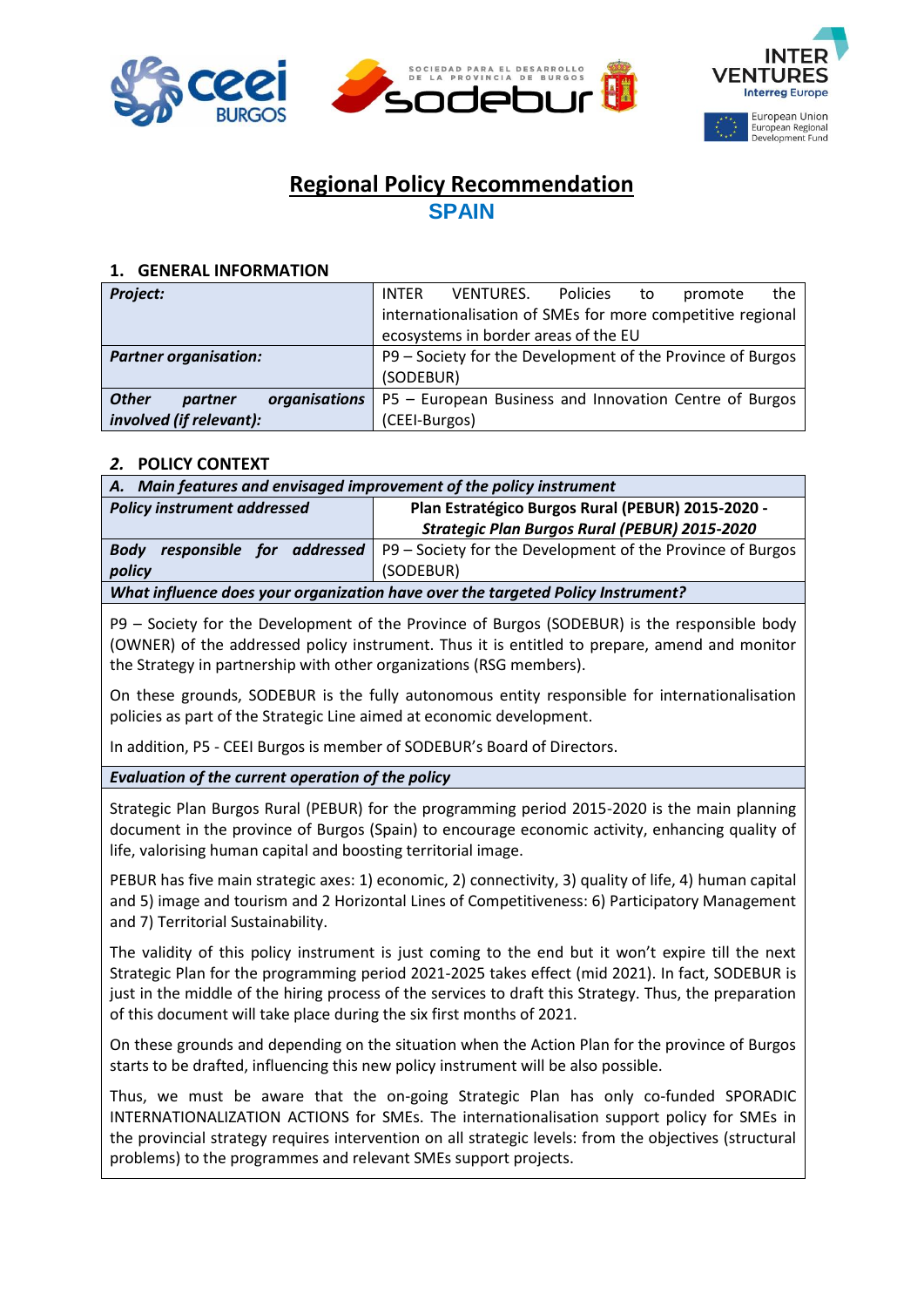





*What kind of change do you want to achieve in the addressed Policy Instrument? How would influence/improve the targeted Policy Instrument?*

The objective is implementing new projects – within Strategic Plan umbrella - thanks to the lessons learnt and knowledge gained due to interregional cooperation and leading to improve internationalisation processes among rural companies.

It will require the availability of funding in this policy instrument for the time when the Action Plan will be implemented.

This change (implementing new projects) is the most suitable one to improve SMEs internationalisation in the framework of the targeted Policy Instrument.

*If you would like to change your original Policy Instrument, please explain the reasons behind the modification! Please justify why the initial policy instrument can no longer be influenced!*

Depending on when the provincial Action Plan will be drafted, it will possible influencing the new Strategic Plan for the programming period 2021-2025.

# **3. PLANNED ACTIONS**

### **Action 1**

| <b>Action title:</b>        | internationalisation | Dedicated training programme to improve rural SMEs |  |  |
|-----------------------------|----------------------|----------------------------------------------------|--|--|
| <b>Nature of the action</b> |                      |                                                    |  |  |

Considering the results of the Regional Situation Analysis developed by P5 – CEEI Burgos in the province of Burgos, one of the main challenges in the territory is the lack of qualified staff.

This action is lead to improve the capacities of the staff working on rural SMES to promote and facilitate the participation of these companies in internationalisation processes. This training programme will be mainly dedicated to those potential companies "starting" or with the "intention" to internationalise.

The format of this training will be studied depending on the evolution of COVID-19 pandemic. Nowadays, initiation online seminars (knowledge pills) are foreseen to be developed covering the main relevant information and capacities needed to involve the company in an internationalisation process: entities offering support for internationalisation at local/regional/national level (and offered services), lines of financing, how to start exporting, how to improve the knowledge of potential foreign markets…

This training should directly influence the capacities of participant companies to work in international markets.

In addition, the possibility of counting on the support of an external mentor during the "practical" process for all participants will be studied.

Being aware that the tackled policy instrument considers internationalisation in a very residual way and not specifically as a way to improve competitiveness, this action will contribute to plan a new project (included and being financing under this provincial Strategy) to reach this goal from the basis of gaining more competences and capacities among the staff dedicated to these issues.

## *Interregional exchange of experience*

The inspiration for this action comes from the good practice named **"ADELANTE" from the partner "Rzeszow Regional Development Agency" (Poland)**.